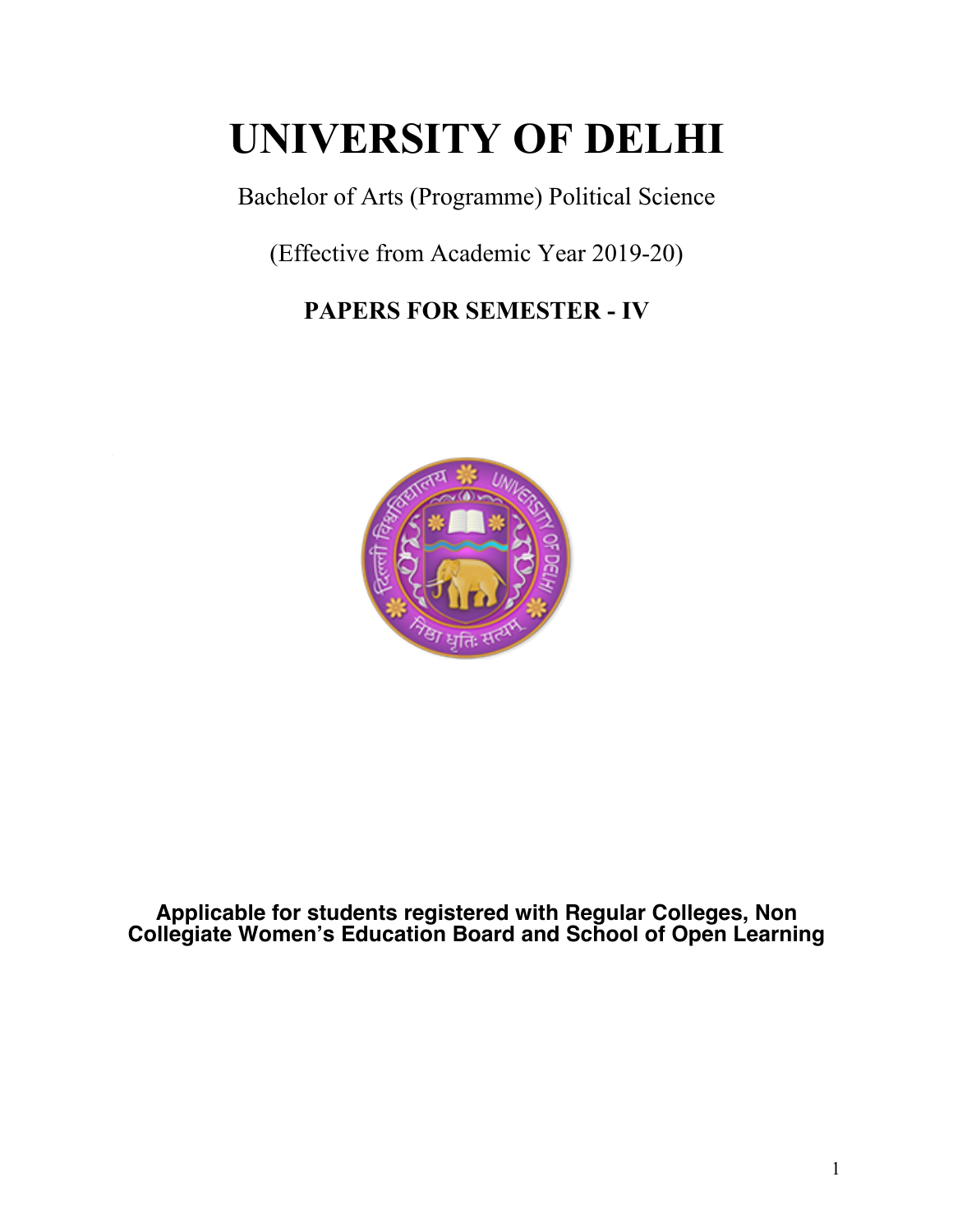## **List of Papers and Courses for Semester IV**

## **4. Discipline Specific Core Course**

1. Paper IV - Introduction to International Relations

## **D. Ability Enhancement (Elective) Skill Based Course (4)**

1. Public Opinion and Survey Research

## **Distribution of Courses for Semester - IV**

| S.<br>NO.            | Course                               |                                          | Paper                                           |                    |
|----------------------|--------------------------------------|------------------------------------------|-------------------------------------------------|--------------------|
| <b>SEMESTER - IV</b> |                                      |                                          |                                                 |                    |
| 4.1                  | Subject - I<br>Political Science - 4 | Discipline Specific Core                 | Introduction to<br>International<br>Relations   | <b>DSCID</b>       |
| 4.2                  | Subject - II (Any<br>Other)          | Discipline Specific Core                 |                                                 | <b>DSC IID</b>     |
| 4.3                  | <b>MIL</b>                           | Core (Compulsory)                        |                                                 | CC                 |
| 4.4                  | Skill Based - 2                      | <b>Ability Enhancement</b><br>(Elective) | Public Opinion and<br><b>Survey</b><br>Research | <b>AECC</b><br>(2) |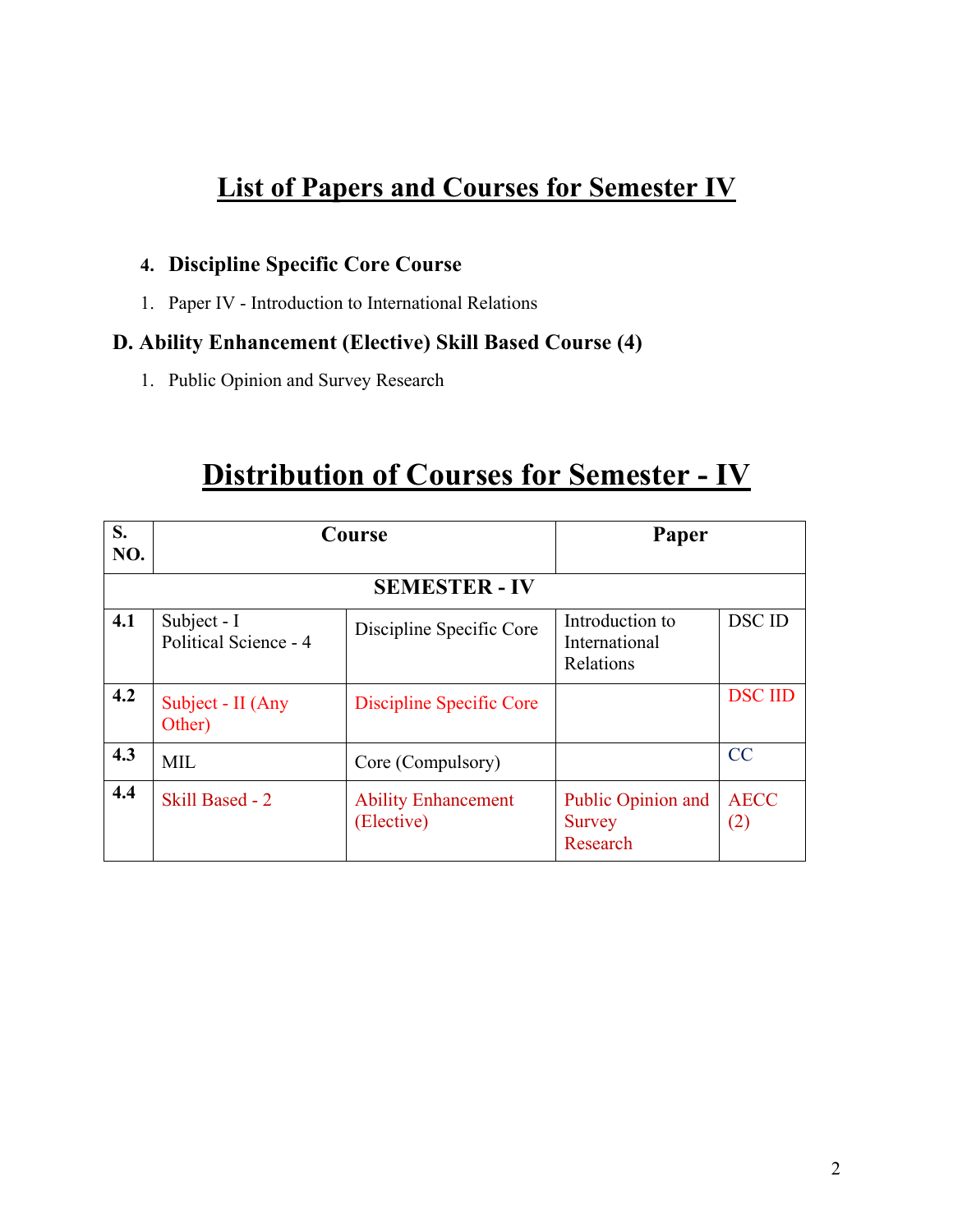## **Paper IV - Introduction to International Relations (62324407) Core Course - (CC) Credit:6**

## Course Objective

This Course is designed to give students a sense of some important theoretical approaches to understand international relations; a history from 1945 onwards to the present; and an outline of the evolution of Indian foreign policy since independence and its possible future trajectory.

## Course Learning Outcomes

- Students will learn about major theoretical approaches and the history of International Relations.
- The course will enhance students' understanding on the major political developments in international relations since 1945.
- The paper will develop in-depth knowledge on the emerging centers of power like European Union, China, Russia and Japan.
- Students will also learn about basic determinants of India's foreign policy and understand it in the context of India as an emerging power.

## Unit 1

## **Early Debates in International Relations (27 lectures)**

(a) Idealism vs Realism

(b) Liberalism to Neo Liberal Institutionalism

(c) Structural Approaches: World Systems Approach (Immanuel Wallerstein) and Dependency School (Andre Gunder Frank)

(d) Feminist Perspective (J. Ann Tickner)

## Unit 2

## **Post War International Relations and the emergence of Cold War (20 lectures)**

(a) Second World War & Origins Cold War

(b) Phases of Cold World War: First Cold War, Rise and Fall of Détente, Second Cold War End of Cold War and Collapse of the Soviet Union

(c) Post-Cold War Era and Emerging Centers of Power (European Union, China, Russia and Japan)

## Unit 3

## **India's Foreign Policy (13 lectures)**

(a) Basic Determinants (Historical, Geo-Political, Economic, Domestic and Strategic)

- (b) India's Policy of Non-alignment
- (c) India: An Emerging Power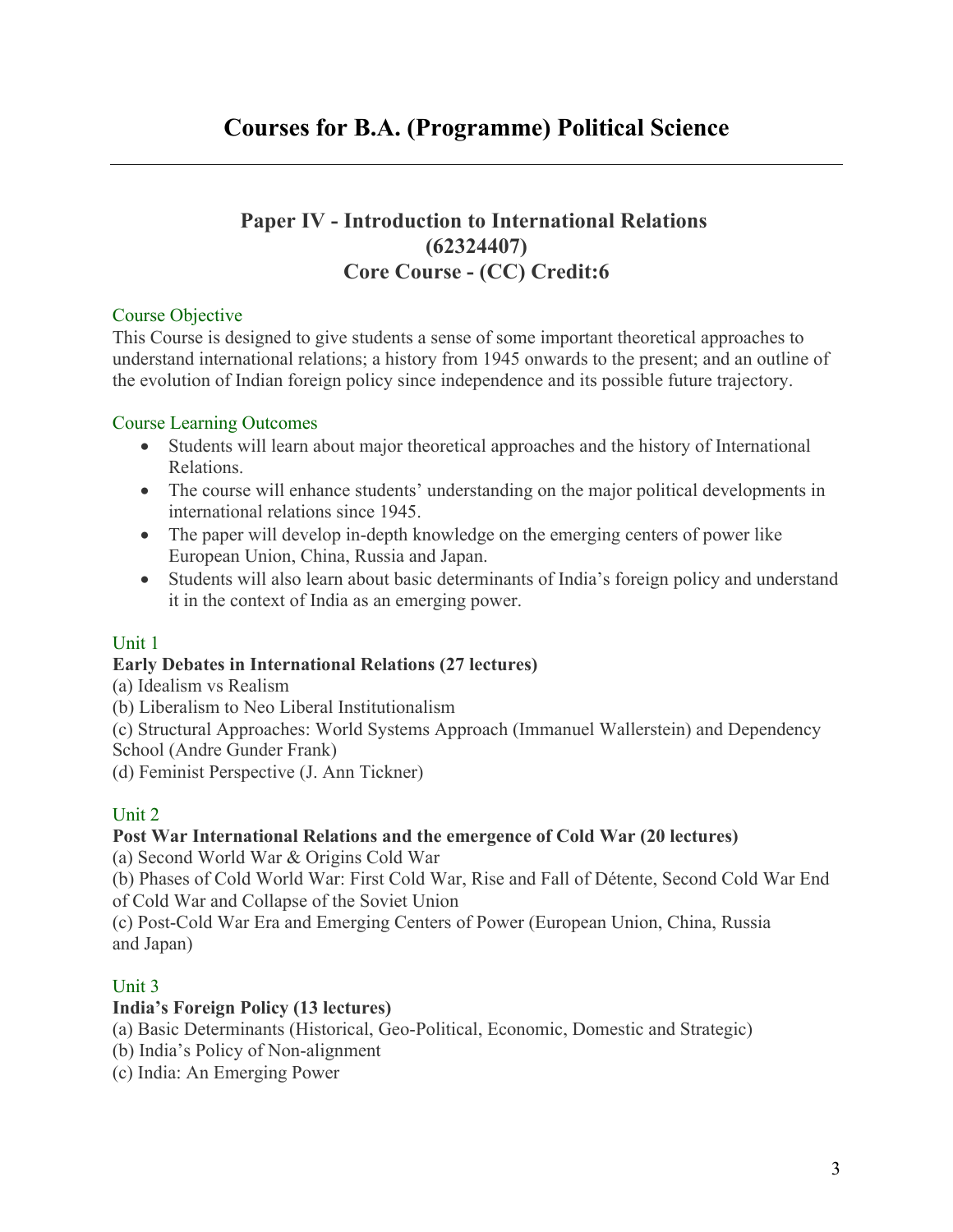#### References

#### **1.Approaches to International Relations**

Grieco, Joseph, Ikenberry John G., and Mastanduno Michael. (eds.) (2018), *Introduction to International relations: Perspectives, Connections and Enduring Questions*, USA, Red Globe press.

William, P., Goldstein, D. M. and Shafritz, J. M. (eds.) (1999) Classic Readings of InternationalRelations. Belmont: Wadsworth Publishing Co, pp. 30-58; 92-126.

Art, R. J. and Jervis, R. (eds.) (1999) International Political Enduring: Concepts and Contemporary Issues.5th Edition. New York: Longman, pp. 7-14; 29-49; 119-126.

Jackson, R. and Sorenson, G. (2008) Introduction to International Relations: Theories and Approaches. New York: Oxford University Press, pp. 59-96.

E. Carr, (1981) The Twenty Years Crisis, 1919-1939: An Introduction to the Study of International Relations, London: Macmillan, pp. 63-94.

H. Morgenthau, (2007) 'Six Principles of Political Realism', in R. Art and R. Jervis, International Politics, 8th Edition, New York: Pearson Longman, pp. 7-14.

T. Dunne and B. Scmidt, (2008) 'Realism', in J. Baylis and S. Smith (eds**),** The Globalization of World Politics: An Introduction to International Relations, New York: Oxford University Press, pp. 90-107.

K. Waltz, (2007) 'The Anarchic Structure of World Politics', in R. Art and R. Jervis, International Politics, 8th Edition, New York: Pearson Longman, pp. 29-49.

T. Dunne, (2008) 'Liberalism', in J. Baylis and S. Smith (eds.), The Globalization of World Politics: An Introduction to International Relations, New York: Oxford University Press, pp. 108-123.

R. Keohane and J. Nye, (2000) 'Transgovernmental Relations and the International Organization', in M. Smith and R. Little (eds.), Perspectives on World Politics, New York: Routledge, pp. 229-241.

S. Hobden and R. Jones, (2008) 'Marxist Theories of International Relations' in J. Baylis and S. Smith (eds), The Globalization of World Politics: An Introduction to International Relations, New York: Oxford University Press, pp. 142-149; 155-158.

I. Wallerstein, (2000) 'The Rise and Future Demise of World Capitalist System: Concepts for Comparative Analysis', in Michael Smith and Richard Little (eds**),** Perspectives on World Politics, New York: Routledge, pp. 305-317.

A.G. Frank, (1966), "The Underdevelopment of Development", *Monthly Review,* 18,4, pp.17-31.

Goldstein, J. and Pevehouse, J.C. (2009) International Relations. New Delhi: Pearson, pp. 81-111.

Tickner, J. A. (2001) Gendering World Politics: Issues and Approaches in the Post-Cold War Era. Columbia University Press.

#### **2. Cold War & Post-Cold War Era**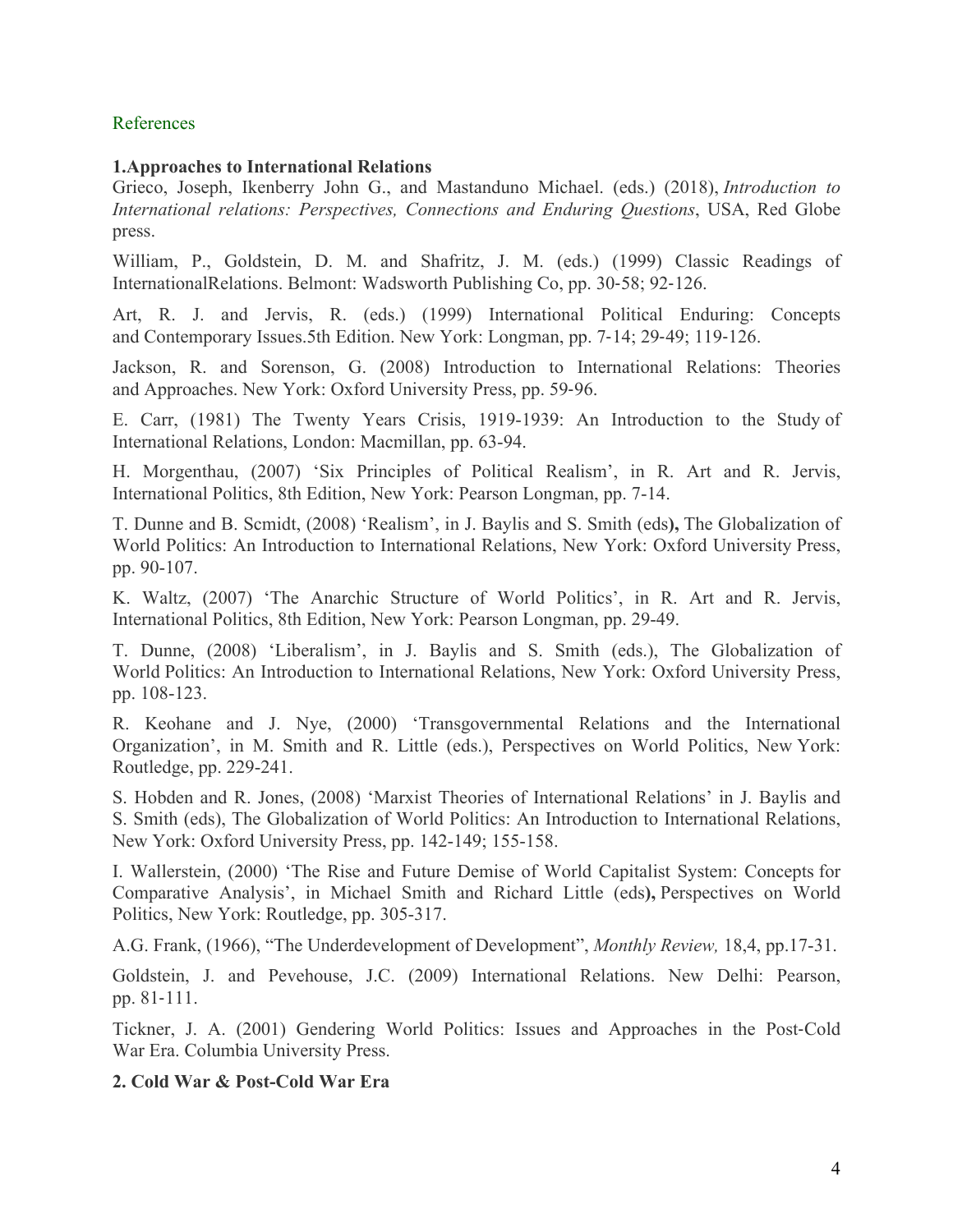Carr, E.H. (2004) International Relations between the Two World Wars: 1919-1939**,** New York: Palgrave, pp. 197-231 and 258-278.

Taylor, A.J.P. (1961) The Origins of the Second World War. Harmondsworth: Penguin, pp.29- 65.

Carrtuthers, S.L. (2008) 'International History, 1900-1945' in Baylis, J. and Smith, S. (eds.) The Globalization of World Politics. An Introduction to International Relations. 4th edn. Oxford: Oxford University Press, pp. 76-84.

Calvocoressi, P. (2001) World Politics: 1945—2000. Essex: Pearson, pp. 3-91.

Scott, L. (2005) 'International History, 1945-1990' in Baylis, J. and Smith, S. (eds.) (2008) The Globalization of World Politics. An Introduction to International Relations. 4th edn., Oxford: Oxford University Press, pp. 93-101.

Hobsbawm, E. (1995) Age of Extreme: The Short Twentieth Century, 1914—1991**.** London: Abacus, pp. 225-226.

Hobsbawm, E. (1995) Age of Extreme: The Short Twentieth Century, 1914—1991. London: Abacus, pp. 207-222.

#### **3. India's Foreign Policy**

Ian Hall (ed) (2014), "The Engagement of India: Strategies and Responses", Washington, DC, Georgetown University Press

Muchkund Dubey, (2016), "India's Foreign Policy: Coping with the Changing World", New Delhi, Orient Blackswan Pvt. Ltd.

Harsh V. Pant (ed), (2009) "India's foreign Policy in a Unipolar World", New Delhi, Routledge.

Harsh, V. Pant, (2016), India's Foreign Policy-An Overview", New Delhi: Orient Blackswan.

Harsh, V. Pant, (ed) (2019), "New Directions in India's foreign Policy: Theory and Praxis", New Delhi: Cambridge University Press

Sumit Ganguly (ed) (2016) "Engaging the World-Indian Foreign Policy since 1947" New Delhi, Oxford University Press

S. Ganguly and M.S. Pardesi, "Explaining Sixty Years of India's Foreign Policy", in India Review, Vol.8 (1) pp.4-19

Amitabh Mattoo and Happymon Jacob, (eds), (2014), "India and the Contemporary International System", New Delhi, Manohar Publications in collaboration with RCSS Colombo.

W. Anderson, (2011) 'Domestic Roots of Indian Foreign Policy', in W. Anderson, Trysts with *Democracy: Political Practice in South Asia*, Anthem Press: University Publishing Online.

#### Additional Resources:

#### **Classic Readings**

Hans J. Morgenthau (1948), *Politics among Nations, 8th edition,* revisedby K Thompson and D. Clinton, New York, McGraw Hill, 2006.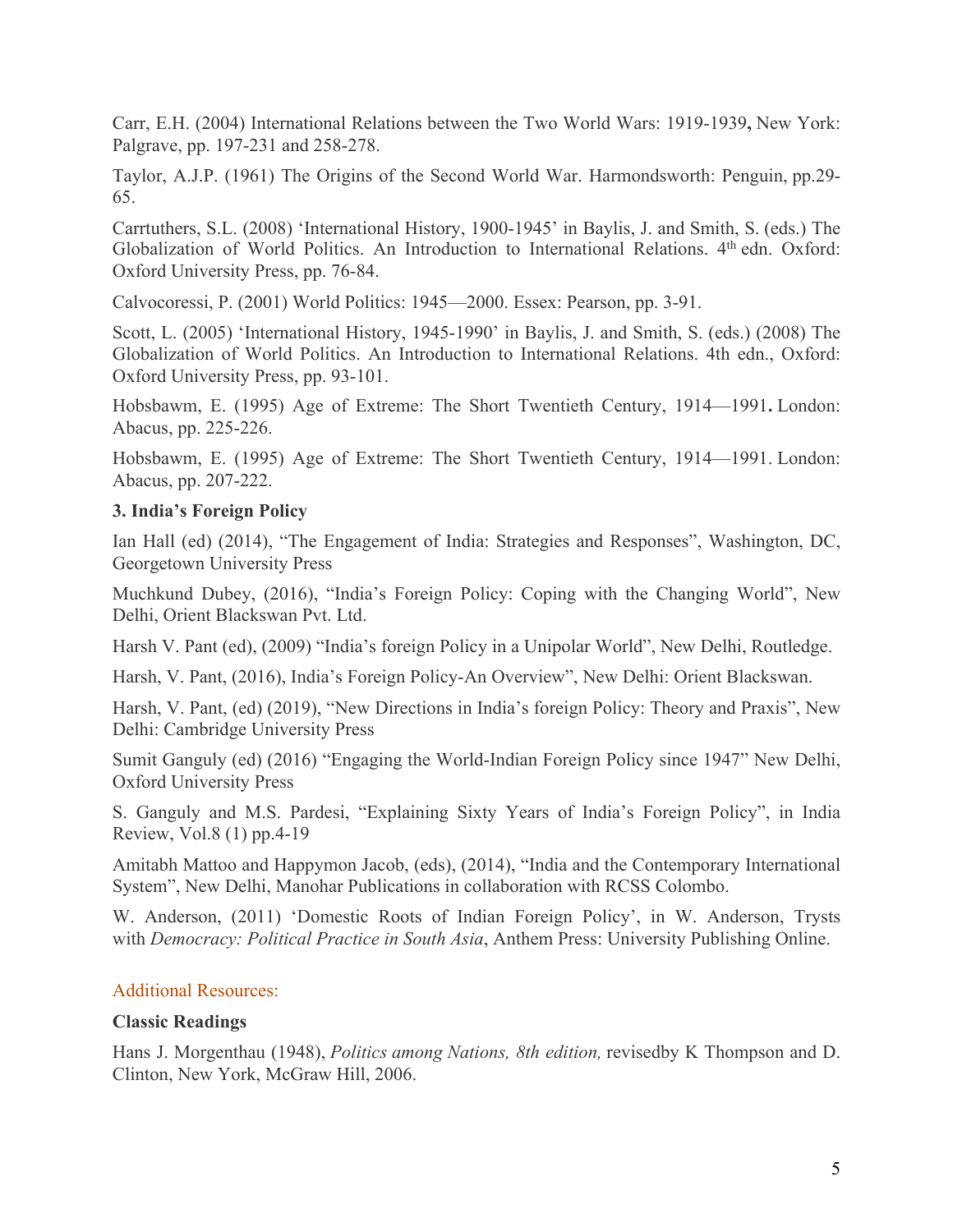E. H. Carr (1985), *International Relations between the two world wars* 1919-1939, London, MacMillan.

Kenneth Waltz (1959) *Man, the State and War*, Columbia, Columbia University Press.

Daniel Philpott (1999), "Westphalia, Authority and International Society", *Political Studies,* XLVII, pp. 566-539.

## **Readings in Hindi**

सुमित गाँगुली (2018), *भारत की विदेश नीति: पुनरावलोकन एवं संभावनाएँ*, नई दिल्ली: ऑक्सफोर्ड यूनिवर्सिटी प्रेस (अनुवाद: अभिषेक चौधरी).

अजय कुमार (2011), *अन्तराष्ट्रीय संबंधों के सिधांत : एक परिचय,* दिल्ली: पियर्सन एजुकेशन.

पुष्पेश पन्त (2017), *21वी शताब्दी में अन्तराष्टीय सम्बन्ध,* दिल्ली: मक्ग्रा हिल पब्लिशिंग, पांचवा एडिशन.

रुम्की बासु (2015), *अन्तराष्ट्रीय राजनीति: अवधारणाएं, सिधांत तथा मुद्दे,* दिल्ली: सेज भाषा पब्लिकेशन.

## **Additional Readings:**

## **1. Approaches to International Relations**

R. Mansbach and K. Taylor (2008) Introduction to Global Politics, New York: Routledge, pp. 2- 68.

K. Mingst (2011) Essentials of International Relations, New York: W.W. Norton and Company, pp. 16-63.

P. Viotti and M. Kauppi, (2007) International Relations and World Politics: Security, Economy, Identity**,** Pearson Education, pp. 40-85.

J. Singer, (1961) 'The International System: Theoretical Essays', World Politics, Vol. 14(1), pp. 77-92.

## **2. Cold War & Post-Cold War Era**

M. Nicholson, International Relations: A Concise Introduction, New York: Palgrave, 2002, pp. 120-122.

J. Goldstein and J. Pevehouse, (2007) International Relations, New York: Pearson Longman, pp. 127-148.

S. Smith and P. Owens, (2008) 'Alternative Approaches to International Theory' in J. Baylis and S. Smith (eds**),** The Globalization of World Politics: An Introduction to International Relations**,** New York: Oxford University Press, pp. 181-184.

R. Jackson and G. Sorensen, (2007) Introduction to International Relations: Theories and Approaches, 3rd Edition, Oxford: Oxford University Press, pp. 97-128.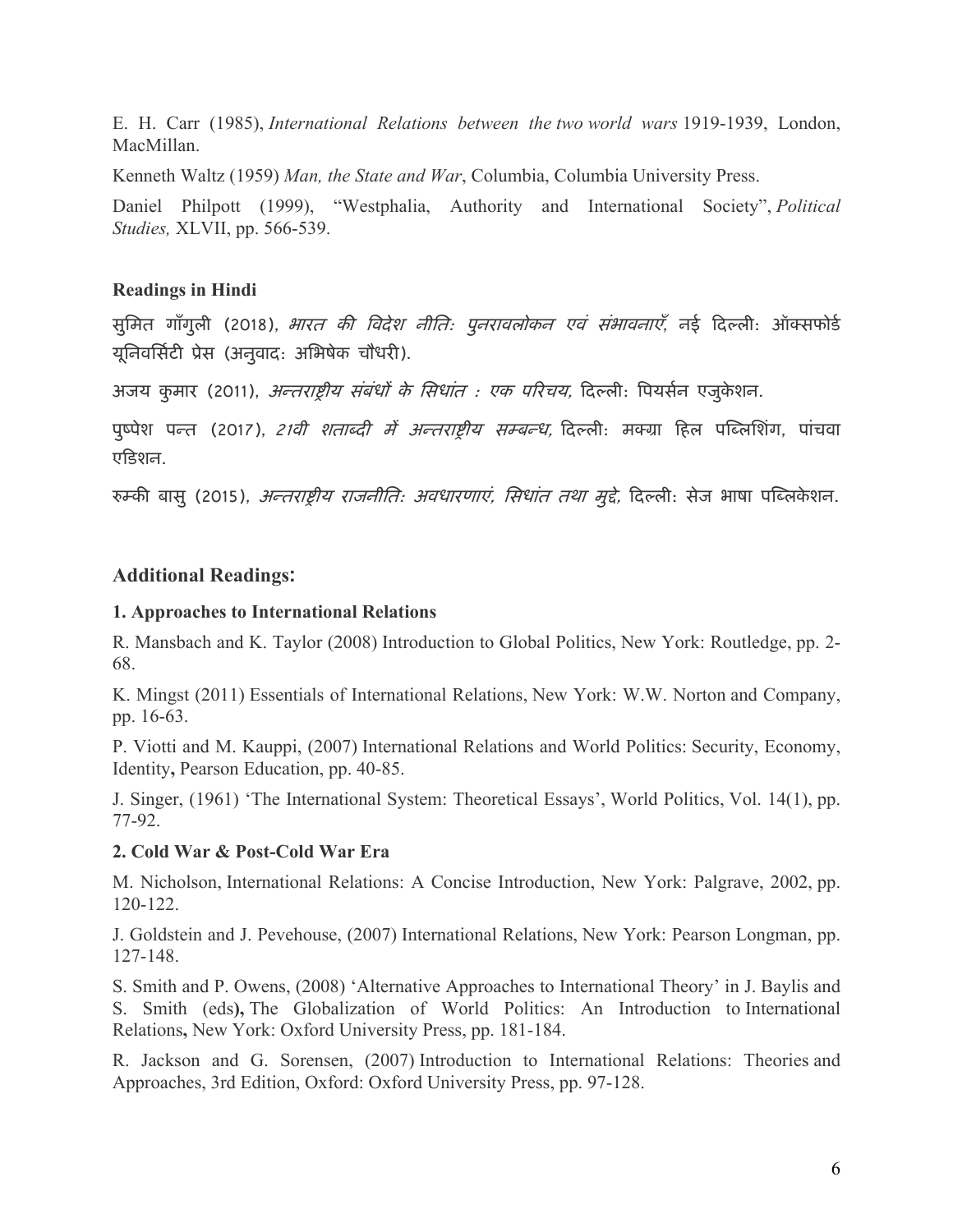#### **3. India's Foreign Policy**

H. Pant, (2008) 'The U.S.-India Entente: From Estrangement to Engagement', in H. Pant, Contemporary Debates in Indian Foreign and Security Policy: India Negotiates Its Rise in *the International System*, Palgrave Macmillan: London.

D. Mistry, (2006) 'Diplomacy, Domestic Politics, and the U.S.-India Nuclear Agreement', in Asian Survey, Vol. 46 (5), pp. 675-698.

H. Pant, (2011) 'India's Relations with China', in D. Scott (ed.), *Handbook of India's International Relations*, London: Routeledge, pp. 233-242.

A. Tellis and S. Mirski, (2013) 'Introduction', in A. Tellis and S. Mirski (eds.), *Crux of Asia: China, India, and the Emerging Global Order*, Carnegie Endowment for International Peace: Washington.

S. Muni, (2003) 'Problem Areas in India's Neighbourhood Policy', in *South Asian Survey*, Vol. 10 (2), pp. 185-196.

S. Cohen, (2002) *India: Emerging Power*, Brookings Institution Press.

V. Sood, (2009) 'India and regional security interests', in Alyssa Ayres and C. Raja Mohan (eds), Power *realignments in Asia: China, India, and the United States*, New Delhi: Sage.

#### Teaching Learning Process

This course will help the students in getting introduced to major theoretical approaches and the history of International Relations and will enhance their understanding on the major political developments in international relations since 1945 as well as emerging centers of power like European Union, China, Russia, Japan and India. In this course the teaching process would include a combination of different pedagogic tools like class lecture, class discussion, class presentations, group discussion and debates. The students will also learn through power-point presentations and film screening. The teaching-learning process would also focus on regular revision through different methods like holding quiz after the end of every unit, dividing the class into different groups based on different ideologies in the discipline and holding a free debate amongst them on different issues relevant for the course. Students will also be asked to do small write-ups on a question or a topic given to them based on their understanding of the problem/issue after completing every unit.

#### Assessment Methods

Students will be assessed at different stages during the completion of this course. They will be assessed on the basis of their performance in group discussions after completion of every unit, class presentations and one assignment on a given topic.

#### Keywords

International Relations, Idealism, Realism, Liberalism, Structuralism, Feminism, Post-war IR, India's Foreign Policy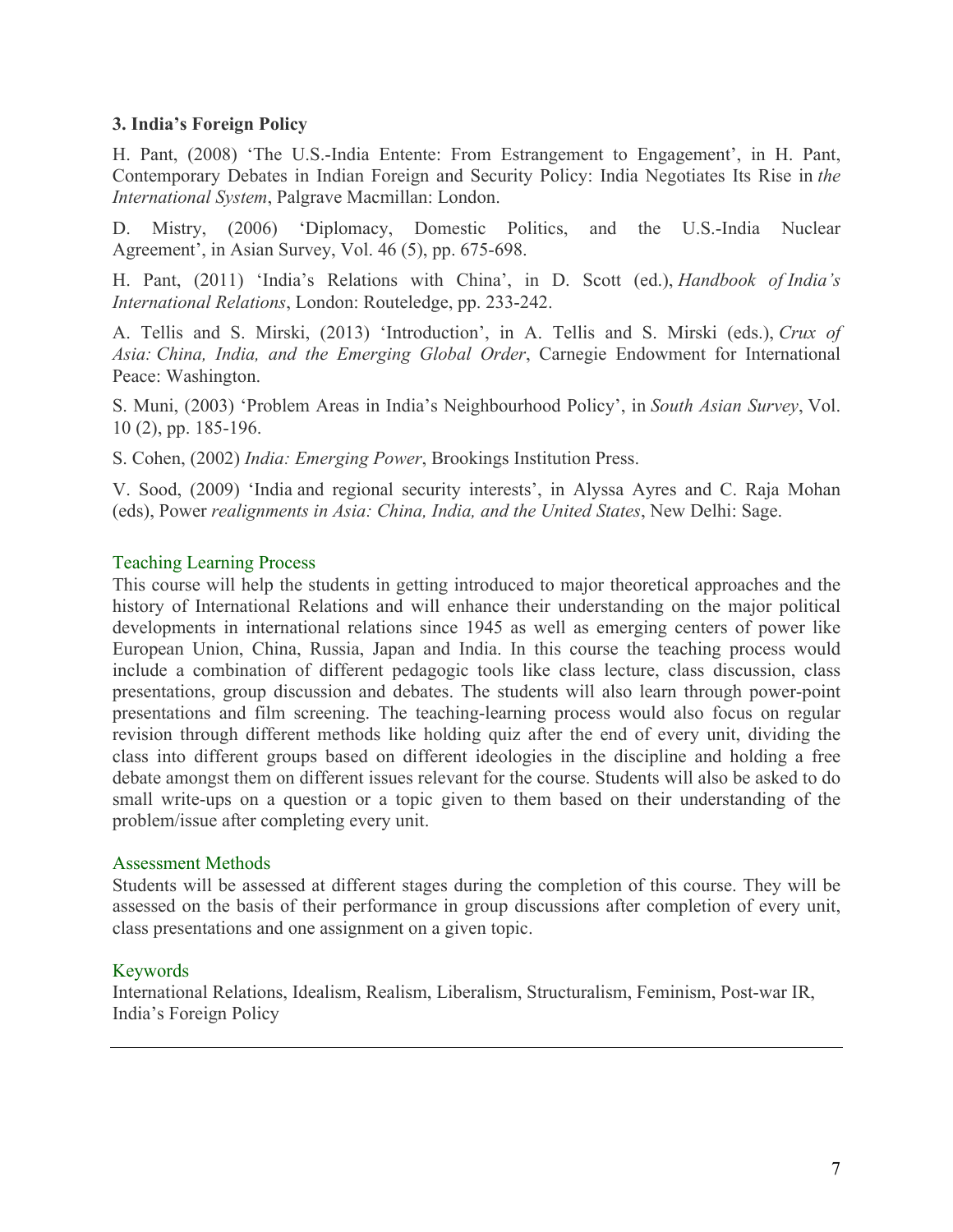## **AE2 - Public Opinion and Survey Research (62323412) AECC (Electives) - (AECCE) Credit:4**

#### Course Objective

This course will introduce the students to the debates, principles and practices of public opinion polls in the context of democracies, with special reference to India. It will familiarize the students with the principles and practice of survey research and conceptualizing and measuring public opinion using quantitative methods. The course will give special attention to developing basic skills pertaining to the collection, analysis and utilization of quantitative data.

#### Course Learning Outcomes

On the successful completion of the course, students will be able to:

- Understand the importance of public opinion in a democracy and the role of survey research in comprehending the working of a democratic political system
- Learn about the methods used for conducting surveys and interpreting survey data
- Acquire basic skill sets related to understanding public opinion formation and conducting research through the use of sample date, framing a questionnaire, etc.
- Acquire basic skill sets related to measurement of public opinion such as data analysis using statistical methods.

#### Unit 1

#### **Introduction to the course (6 lectures)**

Definition and characteristics of public opinion, conceptions and characteristics, debates about its role in a democratic political system, uses for opinion poll

## Unit 2

#### **Measuring Public Opinion with Surveys: Representation and sampling (6 lectures)**

a. What is sampling? Why do we need to sample? Sample design.

b. Sampling error and non-response

c. Types of sampling: Non random sampling (quota, purposive and snowball sampling); random sampling: simple and stratified

## Unit 3

#### **Survey Research (2 lectures)**

a. Interviewing: Interview techniques pitfalls, different types of and forms of interview b. Questionnaire: Question wording; fairness and clarity.

#### Unit 4

#### **Quantitative Data Analysis (4 lectures)**

a. Introduction to quantitative data analysis

b. Basic concepts: correlational research, causation and prediction, descriptive and inferential Statistics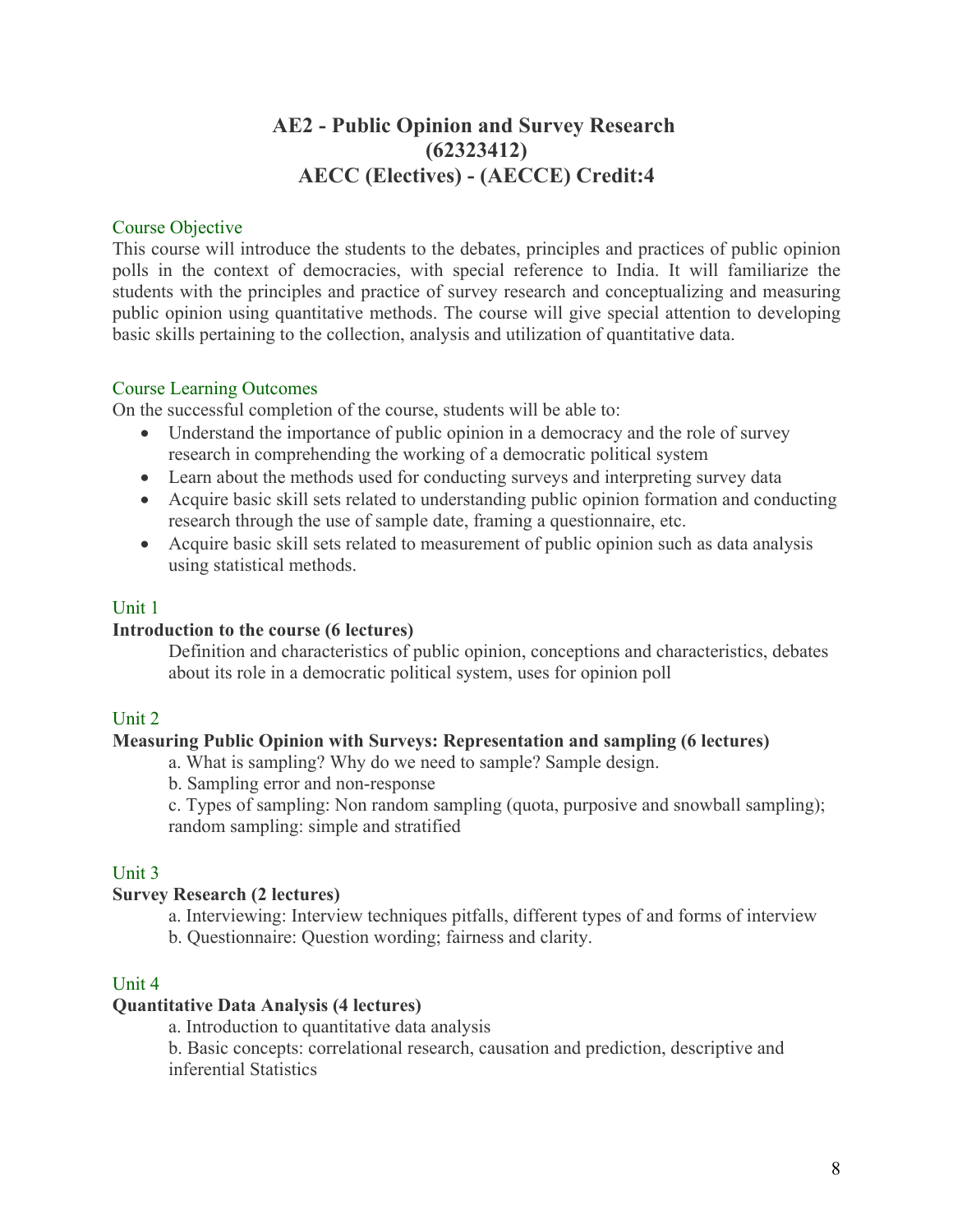## Unit 5 **Interpreting polls (6 lectures)**

Prediction in polling research: possibilities and pitfalls Politics of interpreting polling

## References

## **I. Introduction to the course**

R. Erikson and K. Tedin, (2011) *American Public Opinion,* 8th edition, New York: Pearson Longman Publishers, pp. 40-46.

G. Gallup, (1948) *A guide to public opinion polls* Princeton, Princeton University Press, 1948. Pp. 3-13.

## **II. Measuring Public Opinion with Surveys: Representation and sampling**

G. Kalton, (1983) *Introduction to Survey Sampling* Beverly Hills, Sage Publication.

Lokniti Team (2009) 'National Election Study 2009: A Methodological Note', *Economic and Political Weekly,* Vol. XLIV (39)

Lokniti Team, (2004) 'National Election Study 2004', *Economic and Political Weekly,* Vol. XXXIX (51).

'Asking About Numbers: Why and How', *Political Analysis* (2013), Vol. 21(1): 48-69, (first published online November 21, 2012)

## **III. Survey Research**

H. Asher, (2001) 'Chapters 3 and 5', in *Polling and the Public: What Every Citizen Should Know,* Washington DC: Congressional Quarterly Press.

R. Erikson and K. Tedin, (2011) *American Public Opinion,* 8th edition, New York, Pearson Longman Publishers, pp. 40-46.

## **IV. Quantitative Data Analysis**

A. Agresti and B. Finlay, (2009) *Statistical methods for the Social Sciences,* 4th edition, Upper saddle river, NJ: Pearson-Prentice Hall,

S. Kumar and P. Rai, (2013) 'Chapter 1', in *Measuring Voting Behaviour in India*, New Delhi: Sage.

## **V. Interpreting polls**

R. Karandikar, C. Pyne and Y. Yadav, (2002) 'Predicting the 1998 Indian Parliamentary Elections', *Electoral Studies*, Vol. 21, pp.69-89.

M. McDermott and K. A. Frankovic, (2003) 'Horserace Polling and Survey Methods Effects: An Analysis of the 2000 Campaign', *Public Opinion Quarterly* 67, pp. 244-264.

## Additional Resources: